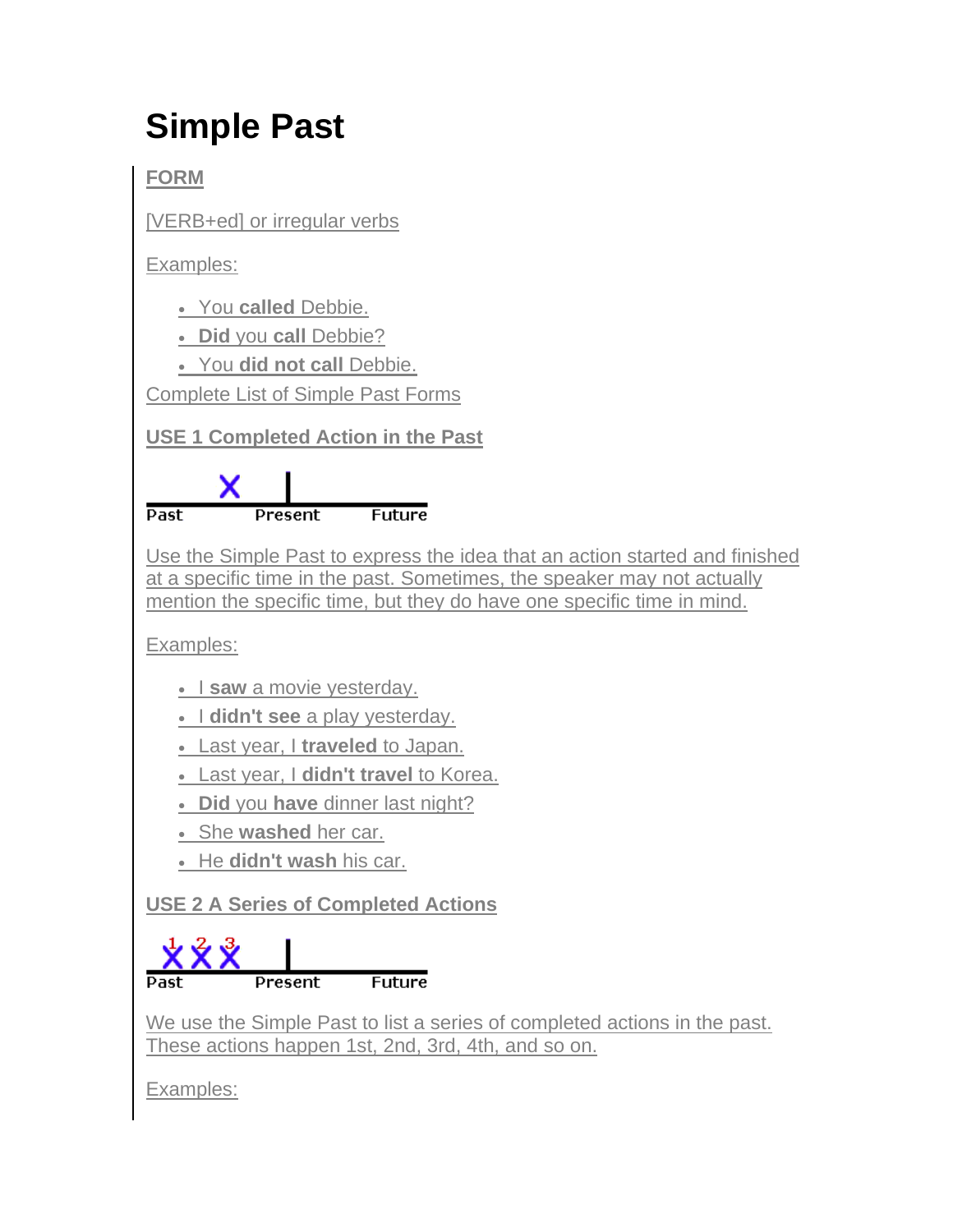| • I finished work, walked to the beach, and found a nice place to                                                                                                                                                                                                                                     |
|-------------------------------------------------------------------------------------------------------------------------------------------------------------------------------------------------------------------------------------------------------------------------------------------------------|
| swim.<br>• He arrived from the airport at 8:00, checked into the hotel at 9:00,                                                                                                                                                                                                                       |
| and met the others at 10:00.                                                                                                                                                                                                                                                                          |
| . Did you add flour, pour in the milk, and then add the eggs?                                                                                                                                                                                                                                         |
| <b>USE 3 Duration in Past</b>                                                                                                                                                                                                                                                                         |
|                                                                                                                                                                                                                                                                                                       |
| <b>Future</b><br>Past<br>Present                                                                                                                                                                                                                                                                      |
| The Simple Past can be used with a duration which starts and stops in the<br>past. A duration is a longer action often indicated by expressions such as:<br>for two years, for five minutes, all day, all year, etc.                                                                                  |
| Examples:                                                                                                                                                                                                                                                                                             |
| • I lived in Brazil for two years.                                                                                                                                                                                                                                                                    |
| • Shauna studied Japanese for five years.                                                                                                                                                                                                                                                             |
| • They sat at the beach all day.                                                                                                                                                                                                                                                                      |
| • They did not stay at the party the entire time.                                                                                                                                                                                                                                                     |
| . We talked on the phone for thirty minutes.                                                                                                                                                                                                                                                          |
| • A: How long <b>did</b> you <b>wait</b> for them?<br>B: We waited for one hour.                                                                                                                                                                                                                      |
|                                                                                                                                                                                                                                                                                                       |
| <b>USE 4 Habits in the Past</b>                                                                                                                                                                                                                                                                       |
| xxxxx                                                                                                                                                                                                                                                                                                 |
| <b>Future</b><br>rasc<br>Present                                                                                                                                                                                                                                                                      |
| The Simple Past can also be used to describe a habit which stopped in the<br>past. It can have the same meaning as "used to." To make it clear that we<br>are talking about a habit, we often add expressions such as: always, often,<br>usually, never, when I was a child, when I was younger, etc. |
| Examples:                                                                                                                                                                                                                                                                                             |
| • I studied French when I was a child.                                                                                                                                                                                                                                                                |
| • He played the violin.                                                                                                                                                                                                                                                                               |
| . He didn't play the piano.                                                                                                                                                                                                                                                                           |
| • Did you play a musical instrument when you were a kid?                                                                                                                                                                                                                                              |
| • She worked at the movie theater after school.                                                                                                                                                                                                                                                       |
|                                                                                                                                                                                                                                                                                                       |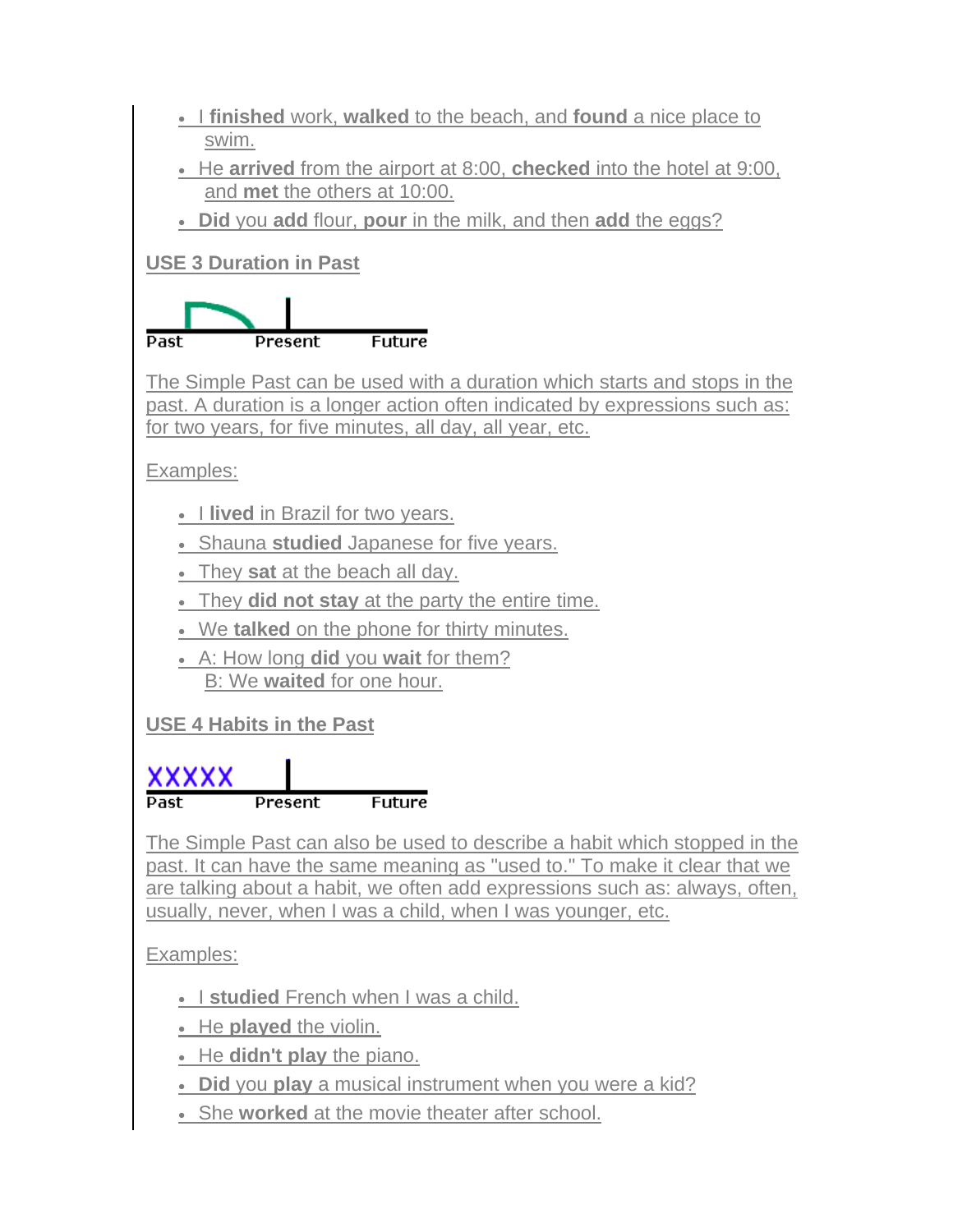They never **went** to school, they always **skipped** class.

## **USE 5 Past Facts or Generalizations**

**Future Past Present** 

The Simple Past can also be used to describe past facts or generalizations which are no longer true. As in USE 4 above, this use of the Simple Past is quite similar to the expression "used to."

Examples:

She **was** shy as a child, but now she is very outgoing.

• He **didn't like** tomatoes before.

**Did** you **live** in Texas when you **were** a kid?

People **paid** much more to make cell phone calls in the past.

**IMPORTANT When-Clauses Happen First**

Clauses are groups of words which have meaning but are often not complete sentences. Some clauses begin with the word "when" such as "when I dropped my pen..." or "when class began..." These clauses are called when-clauses, and they are very important. The examples below contain when-clauses.

Examples:

**When I paid her one dollar**, she answered my question.

She answered my question **when I paid her one dollar**.

When-clauses are important because they always happen first when both clauses are in the Simple Past. Both of the examples above mean the same thing: first, I paid her one dollar, and then, she answered my question. It is not important whether "when I paid her one dollar" is at the beginning of the sentence or at the end of the sentence. However, the example below has a different meaning. First, she answered my question, and then, I paid her one dollar.

Example:

I paid her one dollar **when she answered my question**.

**ADVERB PLACEMENT**